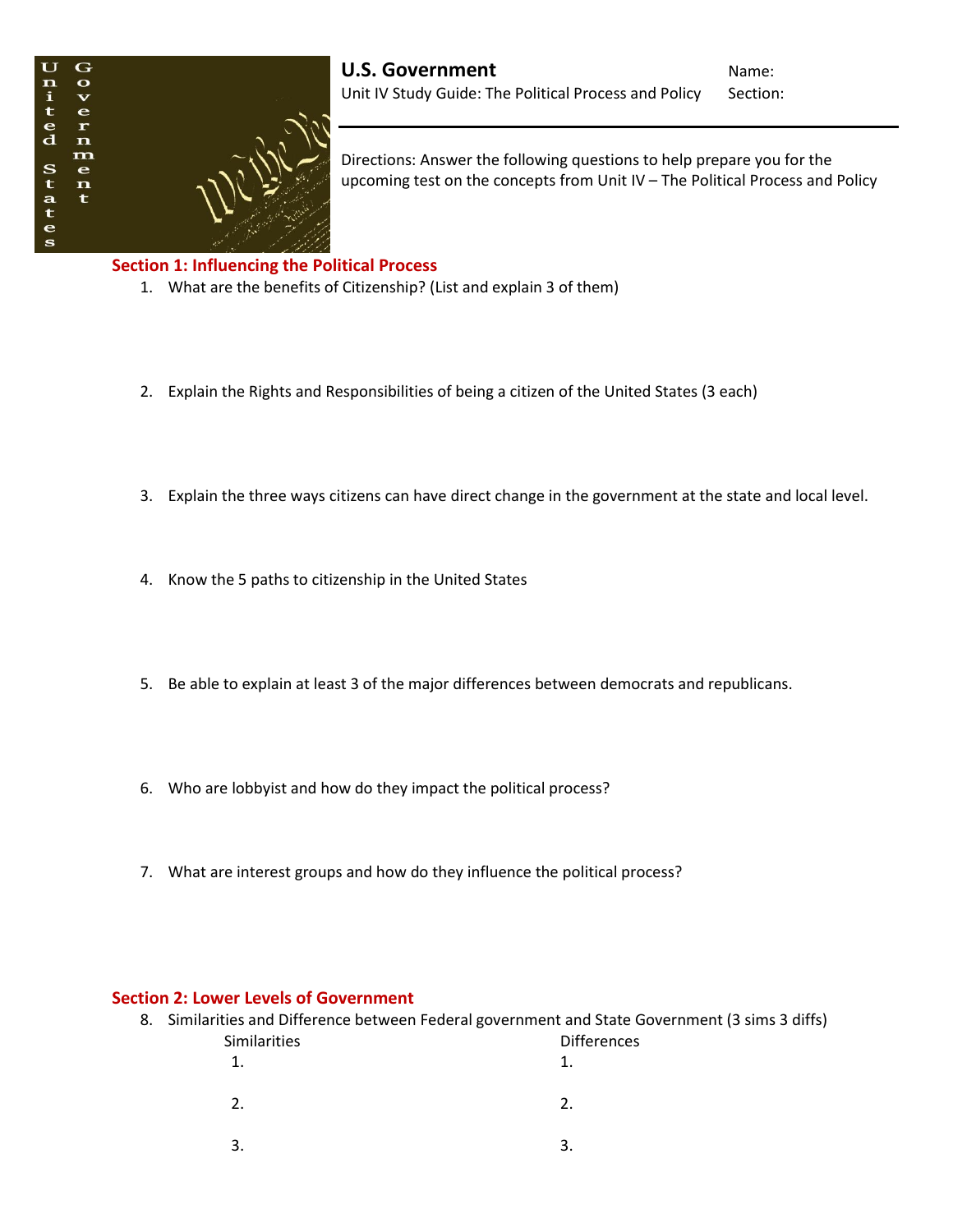- 9. What is a Governor's role?
- 10. Explain 3 different ways municipalities/cities have citizens pay for services.
- 11. Explain the different types of services provided by counties.
- 12. Be able to explain the difference between a mayoral and city council system.
- 13. Explain what are counties/boroughs/Parishes

## **Section 3: Policy**

- 14. . Explain current domestic and economic policy arguments
	- a. Immigration
	- b. Energy and the environment
	- c. Fiscal & monetary policy
	- d. Tax policy
	- e. Moral issues
- 15. What are some of the challenges of world politics and foreign policy?
- 16. Who makes foreign policy?
- 17. What is the difference between realism and idealism in terms of policy?
- 18. Explain the methods used by the United States to influence world politics a. Disinvestment
	- b. Sanctions
	- c. Tariffs